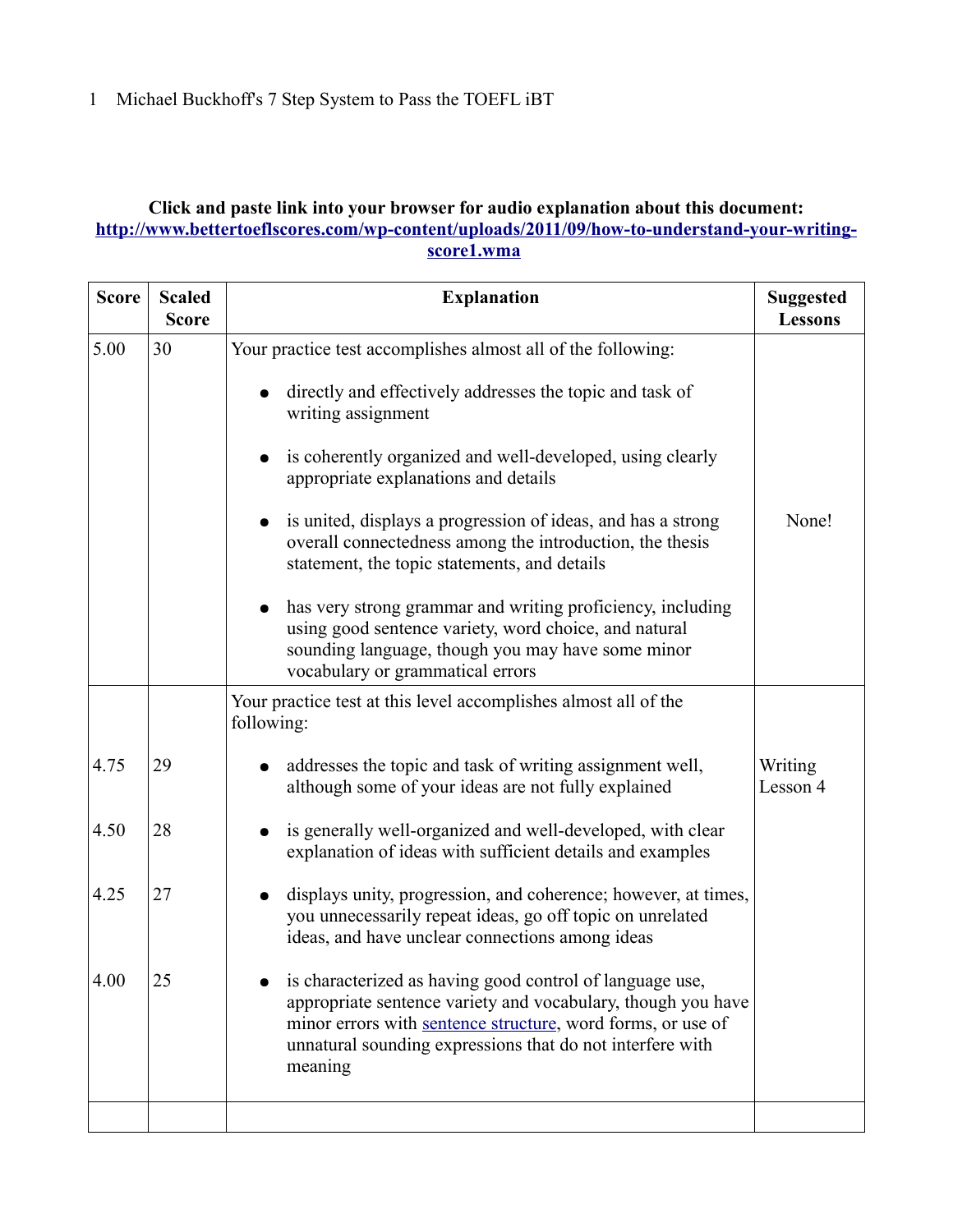| <b>Score</b> | <b>Scaled</b><br><b>Score</b> | <b>Explanation</b>                                                                                                                      | <b>Suggested</b><br><b>Lessons</b> |
|--------------|-------------------------------|-----------------------------------------------------------------------------------------------------------------------------------------|------------------------------------|
|              |                               | Your practice test at this level is characterized as having one of more<br>of the following:                                            |                                    |
| 3.75         | 24                            | addresses the topic and task, using somewhat developed<br>explanations, examples, and details.                                          |                                    |
| 3.50         | 22                            | has unity, progression, and coherence; however, sometimes it<br>is difficult to understand the connection of your ideas                 |                                    |
| 3.25         | 21                            | has some problems with sentence formation and word choice<br>that makes your ideas and meanings unclear                                 | Vocabulary<br>Lesson 4             |
| 3.00         | 20                            | has accurate but limited range of sentence structures and<br>vocabulary                                                                 | Grammar<br>Lesson $1, 1.1$         |
|              |                               |                                                                                                                                         | Writing<br>Lesson 3.1              |
|              |                               |                                                                                                                                         |                                    |
|              |                               | Your practice test at this level has one or more of the following<br>weaknesses:                                                        |                                    |
| 2.75         | 18                            | limited development of ideas as they relate to the topic and<br>task of the writing assignment                                          | Vocabulary<br>Lesson 3             |
| 2.50         | 17                            | inadequate organization or connection of ideas                                                                                          | Grammar<br>Lessons 2-4             |
| 2.25         | 15                            | inappropriate or lack of details, examples, and explanations to Grammar<br>support your generalizations in response to the writing task | Lesson 7:<br>focus on              |
| 2.00         | 14                            | numerous problems with inappropriate word choice or word<br>forms                                                                       | writing<br>exercises               |
|              |                               | a large number of errors in sentence structure and or usage                                                                             | Writing<br>Lessons 1-2             |
|              |                               |                                                                                                                                         |                                    |
|              |                               |                                                                                                                                         |                                    |

## 2 Michael Buckhoff's 7 Step System to Pass the TOEFL iBT